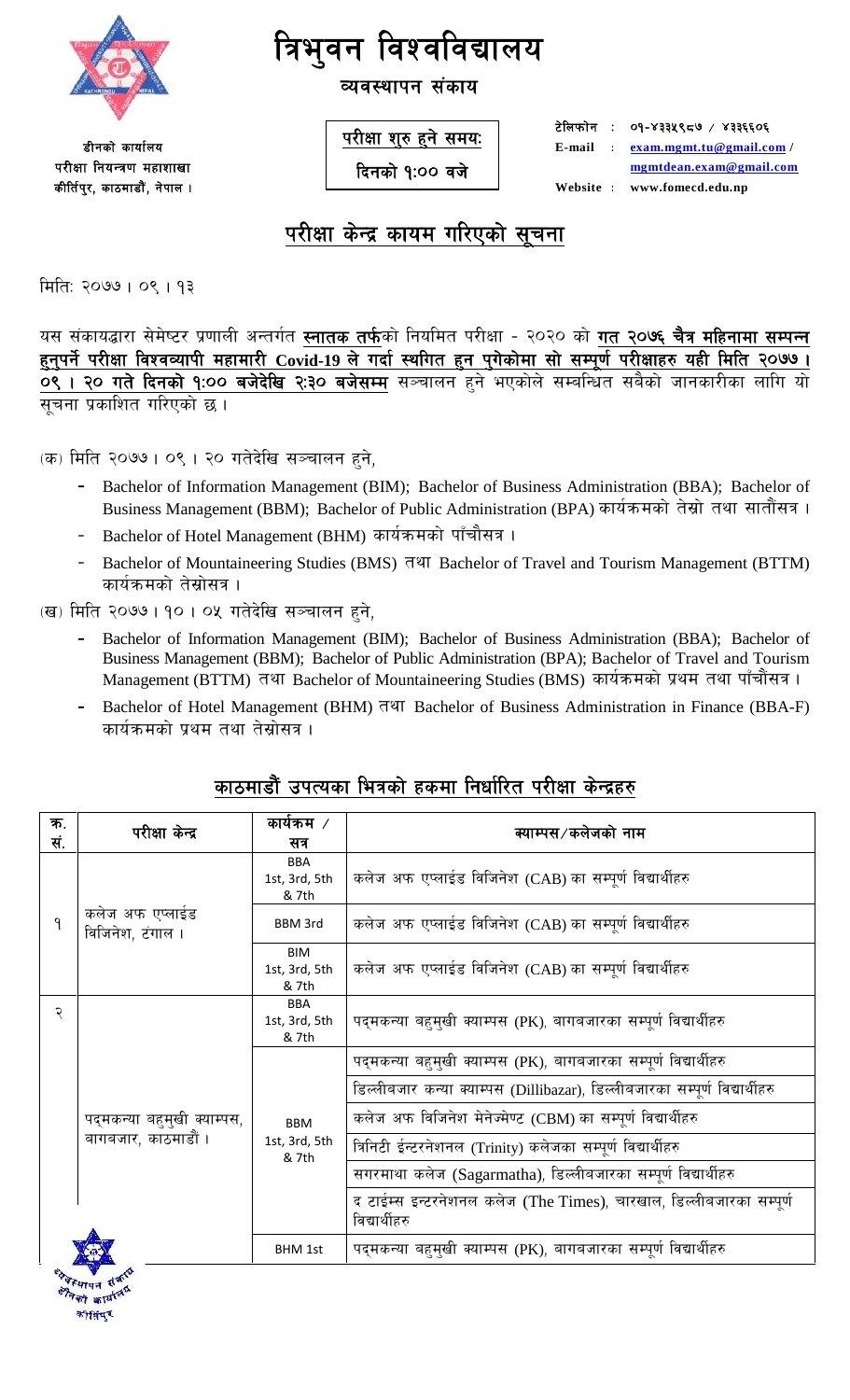

#### व्यवस्थापन संकाय

**डीनको कार्यालय** परीक्षा नियन्त्रण महाशाखा कीर्तिपुर, काठमाडौं, नेपाल । <u>परीक्षा शुरु हुने समयः</u>

**दिनको १:०० वजे** 

**टेलिफोन : ०१-४३३५९८७ / ४३३६६०६ E-mail M exam.mgmt.tu@gmail.com / mgmtdean.exam@gmail.com**  $Website : www.fomecd.edu,np$ 

| ३         | यूनिभर्सल केलज, शान्तिनगर,<br>काठमाडौं ।      | <b>BBA</b><br>1st, 3rd, 5th<br>& 7th | युनिभर्सल केलज (Universal) का सम्पूर्ण विद्यार्थीहरु                          |
|-----------|-----------------------------------------------|--------------------------------------|-------------------------------------------------------------------------------|
| $\propto$ | किष्ट कलेज अफ                                 | <b>BBA</b><br>1st, 3rd, 5th<br>& 7th | किष्ट कलेज अफ म्यानेज्मेण्ट (KIST) का सम्पूर्ण विद्यार्थीहरु                  |
|           | म्यानेज्मेण्ट, कमलपोखरी ।                     | <b>BIM</b><br>1st, 3rd, 5th<br>& 7th | किष्ट कलेज अफ म्यानेज्मेण्ट (KIST) का सम्पूर्ण विद्यार्थीहरु                  |
| ५         | गोल्डेनगेट इन्टरनेशनल<br>कलेज, बत्तिसपुतली,   | <b>BHM</b><br>1st, 3rd & 5th         | गोल्डेनगेट इन्टरनेशनल (GoldenGate) कलेजका सम्पूर्ण विद्यार्थीहरु              |
|           | काठमाडौं ।                                    | <b>BBM</b><br>1st & 3rd              | गोल्डेनगेट इन्टरनेशनल (GoldenGate) कलेजका सम्पूर्ण विद्यार्थीहरु              |
|           |                                               | <b>BBA</b><br>1st, 3rd, 5th<br>& 7th | थेम्स ईन्टरनेशनल (Thames) कलेजका सम्पूर्ण विद्यार्थीहरु                       |
| ६         | थेम्स ईन्टरनेशनल कलेज,<br>बत्तिसपुतली ।       | <b>BIM</b><br>1st, 3rd, 5th<br>& 7th | थेम्स ईन्टरनेशनल (Thames ) कलेजका सम्पूर्ण विद्यार्थीहरु                      |
|           |                                               | <b>BBM</b><br>1st & 3rd              | थेम्स ईन्टरनेशनल (Thames) कलेजका सम्पूर्ण विद्यार्थीहरु                       |
| ৩         | सेण्ट जेभियर्स कलेज,                          | BIM 1st, 3rd,<br>5th & 7th           | सेन्ट जेभियर्स कलेज (St. Xaviers), का सम्पूर्ण विद्यार्थीहरु                  |
|           | माईतीघर, काठमाडौं ।                           | <b>BBM</b><br>1st & 3rd              | नेपाल मेगा कलेज (Nepal Mega), बबरमहलका सम्पूर्ण विद्यार्थीहरु                 |
| ς         | इन्ष्टिच्युट अफ म्यानेज्मेण्ट<br>स्टडीज्      | <b>BBA</b><br>1st, 3rd, 5th<br>& 7th | इन्ष्टिच्युट अफ म्यानेज्मेण्ट स्टडीज् (AWES-IMS) का सम्पूर्ण विद्यार्थीहरु    |
|           |                                               | <b>BIM</b><br>1st, 3rd, 5th<br>& 7th | इन्स्टिच्युट अफ म्यानेज्मेण्ट स्टडीज् (AWES-IMS) का सम्पूर्ण विद्यार्थीहरु    |
|           |                                               | BIM<br>1st, 3rd, 5th<br>& 7th        | अर्किड (Orchid) ईन्टरनेशनल कलेजका सम्पूर्ण विद्यार्थीहरु                      |
|           |                                               |                                      | अर्किड (Orchid) ईन्टरनेशनल कलेजका सम्पूर्ण विद्यार्थीहरु                      |
|           |                                               |                                      | जेभियर ईन्टरनेशनल (Xavier) कलेज, बौद्धका सम्पूर्ण विद्यार्थीहरु               |
| ९         | अर्किड ईन्टरनेशनल कलेज,<br>गौशाला, काठमाडौं । |                                      | लुम्बिनी एकेडेमिक कलेज (Lumbini), चावहिलका सम्पूर्ण विद्यार्थीहरु             |
|           |                                               | <b>BBM</b><br>1st & 3rd              | कुमारी बहुमुखी क्याम्पस (Kumari), बौद्धका सम्पूर्ण विद्यार्थीहरु              |
|           |                                               |                                      | जया बहमुखी क्याम्पस (Jaya M.), गोकर्णका, माकलबारीका सम्पूर्ण विद्यार्थीहरु    |
|           |                                               |                                      | टेक्सस इन्टरनेशनल कलेज (Texas), मित्रपार्क, चावहिलका सम्पूर्ण विद्यार्थीहरु   |
|           |                                               |                                      | न्यु सम्मिट कलेज (New Summit), शान्तिनगर, तिनकुनेका सम्पूर्ण विद्यार्थीहरु    |
| 90        | काठमाडौं मोडेल कलेज,                          | <b>BBA</b><br>1st, 3rd, 5th<br>& 7th | काठमाण्डौ मोडल (KMC) कलेजका सम्पूर्ण विद्यार्थीहरु                            |
|           | बालकुमारी                                     | <b>BBM 1st</b>                       | काठमाण्डौ मोडल (KMC) कलेजका सम्पूर्ण विद्यार्थीहरु                            |
| 99        | मोर्डन नेपाल कलेज,<br>सोह्रखुट्टे, काठमाडौं । | <b>BBA</b><br>1st, 3rd, 5th<br>& 7th | मोर्डन नेपाल (Modern Nepal) कलेजका सम्पूर्ण विद्यार्थीहरु                     |
|           | नेशनल कलेज अफ कम्प्युटर                       | <b>BIM</b><br>1st, 3rd, 5th<br>& 7th | नेशनल कलेज अफ कम्प्यूटर स्टडिज् (NCCS) का सम्पूर्ण विद्यार्थीहरु              |
| १२        | स्टडिज् (NCCS),<br>पकनाजोल, काठमाडौं ।        | BBM<br>1st & 3rd                     | नेशनल कलेज अफ कम्प्यूटर स्टडिज् (NCCS) का सम्पूर्ण                            |
|           |                                               | <b>BHM</b><br>1st, 3rd & 5th         | नेशनल कलेज अफ कम्प्यूटर स्टडिज् (NCCS) का सम्पूर्ण<br>श्र <sub>वेदशाय</sub> न |
|           |                                               |                                      | कीतिम् र                                                                      |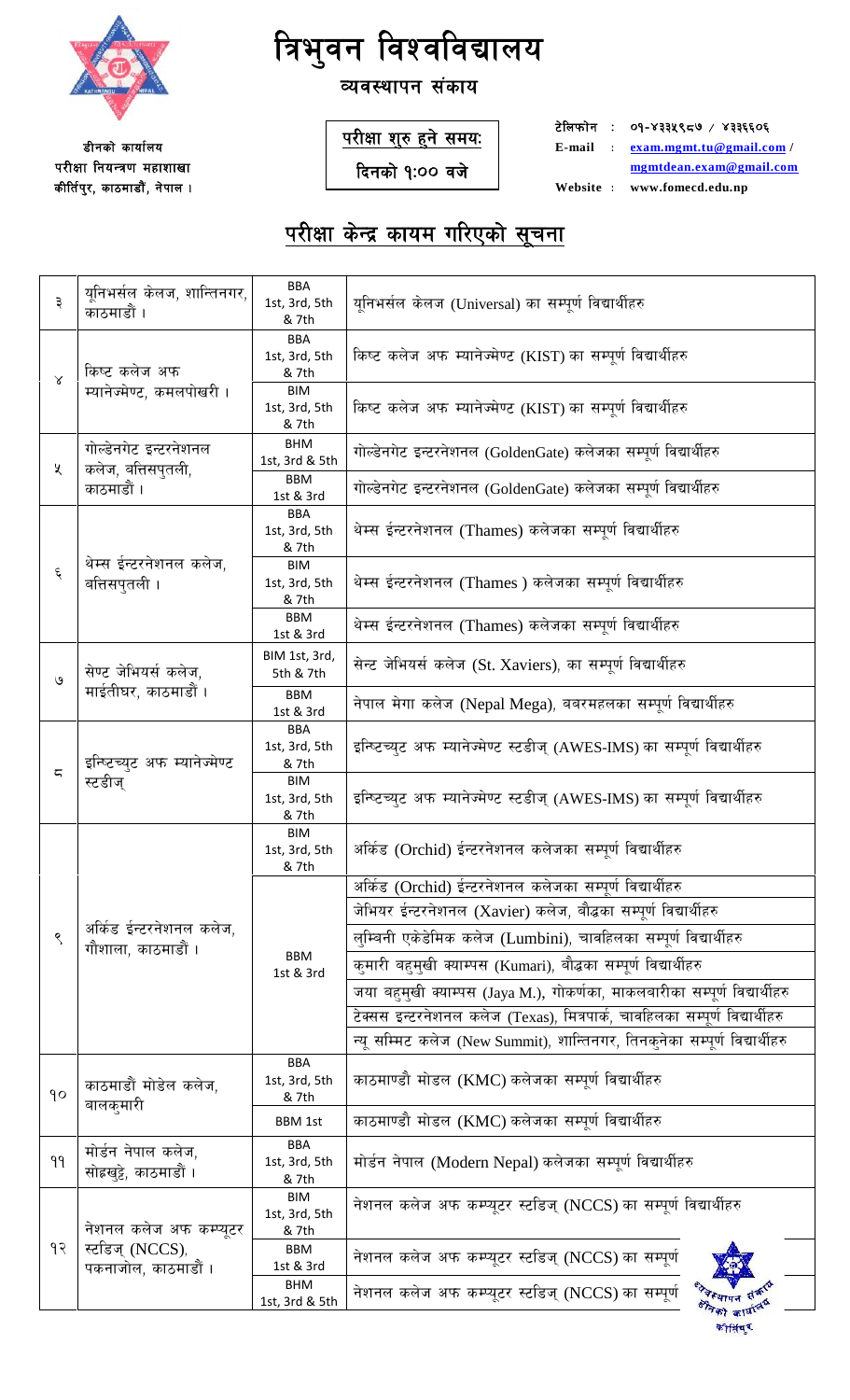

व्यवस्थापन संकाय

**डीनको कार्यालय** परीक्षा नियन्त्रण महाशाखा कीर्तिपुर, काठमाडौं, नेपाल । <u>परीक्षा शुरु हुने समयः</u>

**दिनको १:०० वजे** 

**टेलिफोन : ०१-४३३५९८७ / ४३३६६०६ E-mail M exam.mgmt.tu@gmail.com / mgmtdean.exam@gmail.com**  $Website : www.fomecd.edu,np$ 

| ۹₹       | पिपुल्स क्याम्पस, पकनाजोल,<br>काठमाडौं ।            | BBA<br>1st, 3rd, 5th<br>& 7th<br><b>BBM</b><br>1st & 3rd | पिपुल्स क्याम्पस (People's) का सम्पूर्ण विद्यार्थीहरु<br>पिपुल्स क्याम्पस (People's) का सम्पूर्ण विद्यार्थीहरु |
|----------|-----------------------------------------------------|----------------------------------------------------------|----------------------------------------------------------------------------------------------------------------|
|          |                                                     | <b>BIM</b><br>1st, 3rd, 5th<br>& 7th                     | एशियन स्कूल अफ मेनेजमेण्ट एण्ड टेक्नोलोजी (ASIAN) का सम्पूर्ण विद्यार्थीहरु                                    |
|          | एशियन स्कूल अफ                                      |                                                          | एशियन स्कूल अफ मेनेजमेण्ट एण्ड टेक्नोलोजी (ASIAN) का सम्पूर्ण विद्यार्थीहरु                                    |
| $\delta$ | मेनेजमेण्ट एण्ड टेक्नोलोजी,<br>सामाखुशी, काठमाडौं । | <b>BBM</b>                                               | साउथवेष्टर्न स्टेट (Southwestern) कलेज, बसुन्धराका सम्पूर्ण विद्यार्थीहरु                                      |
|          |                                                     | 1st & 3rd                                                | आर्शिवार्द कलेज (Ashirwad), सामाखुशीका सम्पूर्ण विद्यार्थीहरु                                                  |
|          |                                                     |                                                          | लिंकन कलेज (Lincoln), टाउनप्लानिङ्ग, गोंगबुँ                                                                   |
|          | के एण्ड के इन्टरनेशनल                               | BBA<br>1st, 3rd, 5th<br>& 7th                            | के एण्ड के इन्टरनेशनल कलेज (K & K) का सम्पूर्ण विद्यार्थीहरु                                                   |
| 9X       | कलेज, नयाँ बानेश्वर ।                               |                                                          | प्रिमियर क्याम्पस (Premier), नयाँ बानेश्वरका सम्पूर्ण विद्यार्थीहरु                                            |
|          |                                                     | <b>BBM 1st</b>                                           | एम्बिसन कलेज (Ambition), नयाँ बानेश्वरका सम्पूर्ण विद्यार्थीहरु                                                |
| १६       | कान्तिपुर कलेज अफ                                   | <b>BBA</b><br>1st, 3rd, 5th<br>& 7th                     | कान्तिपुर कलेज अफ इन्फर्मेशन टेक्नोलोजि (KCMIT ) का सम्पूर्ण विद्यार्थीहरु                                     |
|          | इन्फर्मेशन टेक्नोलोजि, मध्य<br>बानेश्वर ।           | <b>BIM</b><br>1st, 3rd, 5th<br>& 7th                     | कान्तिपुर कलेज अफ इन्फर्मेशन टेक्नोलोजि (KCMIT ) का सम्पूर्ण विद्यार्थीहरु                                     |
| 99       | भक्तपुर बहुमुखी क्याम्पस,<br>भक्तपुर ।              | <b>BBA</b><br>1st, 3rd, 5th<br>& 7th                     | भक्तपुर बहुमुखी क्याम्पस (BMC) का सम्पूर्ण विद्यार्थीहरु                                                       |
|          |                                                     | <b>BBM</b><br>1st & 3rd                                  | ख्वप कलेज (Khwopa), भक्तपुरका सम्पूर्ण विद्यार्थीहरु                                                           |
|          |                                                     |                                                          | निकोल्सन (Nicholson) कलेज, सल्लाघारीका सम्पूर्ण विद्यार्थीहरु                                                  |
| 95       | क्याथफोर्ड इन्टरनेशनल<br>कलेज, बालकमारी, ललितपर     | <b>BBA</b><br>1st, 3rd, 5th<br>& 7th                     | क्याथफोर्ड इन्टरनेशनल (Kathford) कलेजका सम्पूर्ण विद्यार्थीहरु                                                 |
|          |                                                     | <b>BBM 1st</b>                                           | क्याथफोर्ड इन्टरनेशनल (Kathford) कलेजका सम्पूर्ण विद्यार्थीहरु                                                 |
|          |                                                     | <b>BBA</b><br>1st, 3rd, 5th<br>& 7th                     | डी.ए.भी. कलेज अफ म्यानेज्मेण्ट (DAV) का सम्पूर्ण विद्यार्थीहरु                                                 |
|          |                                                     | <b>BBM</b><br>1st & 3rd                                  | डी.ए.भी. कलेज अफ म्यानेज्मेण्ट (DAV) का सम्पूर्ण विद्यार्थीहरु                                                 |
|          | डी.ए.भी. कलेज अफ                                    |                                                          | पिनाक्कल (Pinnacle) कलेजका सम्पूर्ण विद्यार्थीहरु                                                              |
| 98       | म्यानेज्मेण्ट, जावलाखेल ।                           |                                                          | मेगा नेशनल कलेज (Mega), कुमारीपाटीका सम्पूर्ण विद्यार्थीहरु                                                    |
|          |                                                     |                                                          | एवर्डिन इन्टरनेशनल कलेज (Aberdeen Int'l), जावलाखेलका सम्पूर्ण विद्यार्थीहरु                                    |
|          |                                                     |                                                          | ओजश्वी कलेज (Ojaswi), कुमारीपाटीका सम्पूर्ण विद्यार्थीहरु                                                      |
|          |                                                     |                                                          | युनाईटेड कलेज (United), कुमारीपाटीका सम्पूर्ण विद्यार्थीहरु                                                    |
| २०       | एभरेष्ट कलेज, थापाथली,<br>काठमाडौं ।                | <b>BBA</b><br>1st, 3rd, 5th<br>& 7th                     | एभरेष्ट (Everest) कलेजका सम्पूर्ण विद्यार्थीहरु                                                                |
|          |                                                     | <b>BBM</b><br>1st & 3rd                                  | एभरेष्ट (Everest) कलेजका सम्पूर्ण विद्यार्थीहरु                                                                |

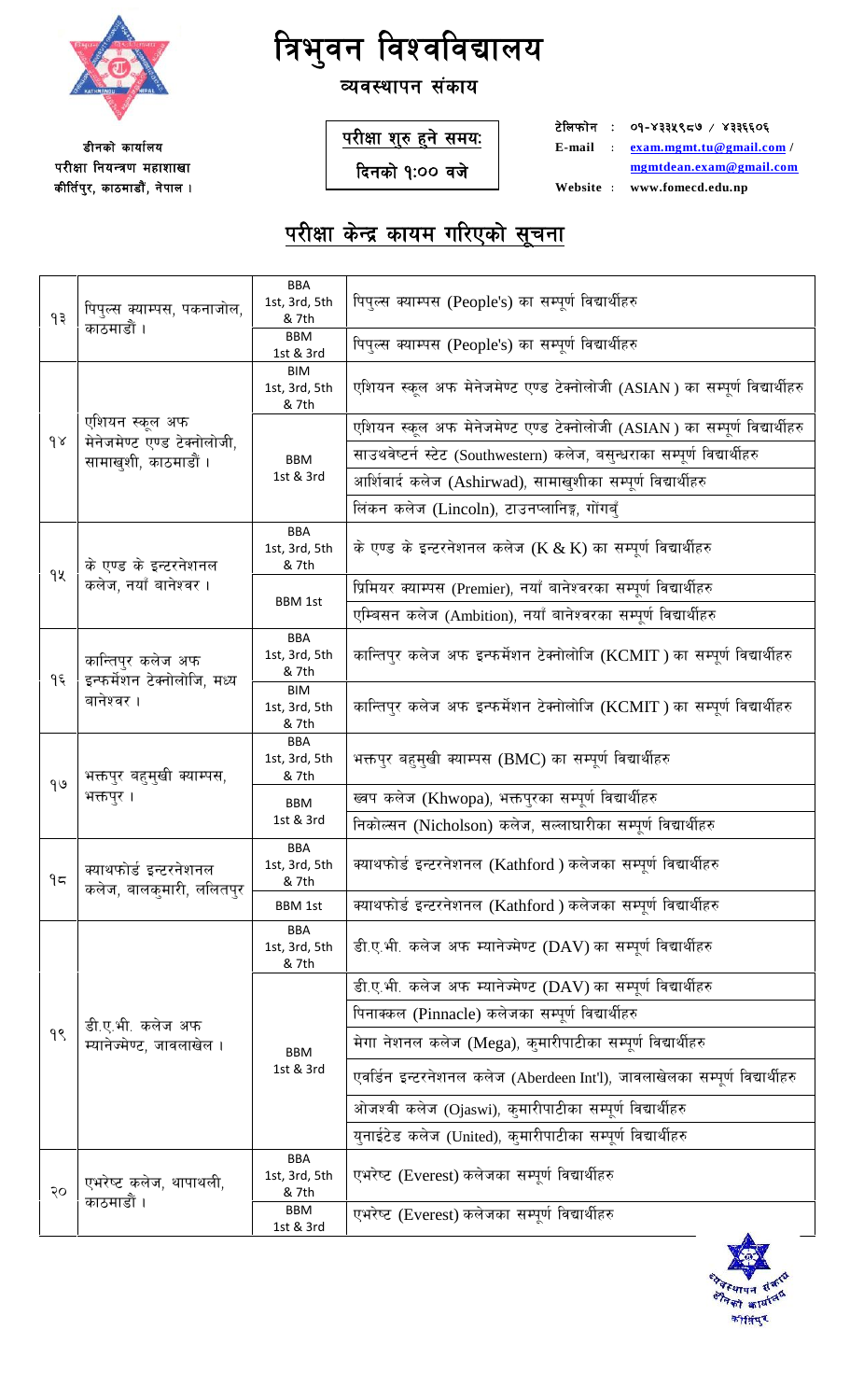

**डीनको कार्यालय** परीक्षा नियन्त्रण महाशाखा कीर्तिपुर, काठमाडौं, नेपाल ।

# **त्रिभुवन विश्वविद्यालय**

### व्यवस्थापन संकाय

<u>परीक्षा शुरु हुने समयः</u>

**दिनको १:०० वजे** 

**टेलिफोन : ०१-४३३५९८७ / ४३३६६०६ E-mail M exam.mgmt.tu@gmail.com / mgmtdean.exam@gmail.com**  $Website : www.fomecd.edu,np$ 

| २१ | नागर्जना कलेज अफ<br>इन्फर्मेशन टेक्नोलोजि,      | BIM<br>1st, 3rd, 5th<br>& 7th        | नागर्जुना कलेज अफ इन्फर्मेशन टेक्नोलोजि (NCIT ) का सम्पूर्ण विद्यार्थीहरु             |
|----|-------------------------------------------------|--------------------------------------|---------------------------------------------------------------------------------------|
|    | पुल्चोक ।                                       | <b>BBM 1st</b>                       | नागर्जुना कलेज अफ इन्फर्मेशन टेक्नोलोजि (NCIT ) का सम्पूर्ण विद्यार्थीहरु             |
| २२ | नेस्फिल्ड इन्टरनेशनल<br>कलेज, प्रयागपोखरी,      | <b>BHM</b><br>1st, 3rd & 5th         | नेस्फिल्ड इन्टरनेशनल (Nesfield) कलेजका सम्पूर्ण विद्यार्थीहरु                         |
|    | लगनखेल ।                                        | <b>BBM</b><br>1st & 3rd              | नेस्फिल्ड इन्टरनेशनल (Nesfield ) कलेजका सम्पूर्ण विद्यार्थीहरु                        |
| २३ | क्याम्पियन कलेज, कुपण्डोल                       | <b>BBA</b><br>1st, 3rd, 5th<br>& 7th | क्याम्पियन (Campion) कलेजका सम्पूर्ण विद्यार्थीहरु                                    |
|    |                                                 | <b>BBA</b><br>1st, 3rd, 5th<br>& 7th | प्राइम (Prime) कलेजका सम्पूर्ण विद्यार्थीहरु                                          |
| २४ | प्राइम कलेज, खुशिबुँ ।                          | <b>BIM</b><br>1st, 3rd, 5th<br>& 7th | प्राइम (Prime) कलेजका सम्पूर्ण विद्यार्थीहरु                                          |
|    |                                                 | <b>BBM</b><br>1st & 3rd              | प्राइम (Prime) कलेजका सम्पूर्ण विद्यार्थीहरु                                          |
|    |                                                 | <b>BHM</b><br>1st, 3rd & 5th         | नेपाल पर्यटन तथा होटल व्यवस्थापन प्रतिष्ठान (NATHM) का सम्पूर्ण विद्यार्थीहरु         |
|    |                                                 | <b>BTTM</b><br>1st, 3rd & 5th        | नेपाल पर्यटन तथा होटल व्यवस्थापन प्रतिष्ठान (NATHM ) का सम्पूर्ण विद्यार्थीहरु        |
|    | नेपाल पर्यटन तथा होटल<br>व्यवस्थापन प्रतिष्ठान, |                                      | नेपालय (Nepalaya) कलेज, कलंकीका सम्पूर्ण विद्यार्थीहरु                                |
| २५ | कालिमाटी ।                                      | <b>BBM</b><br>1st & 3rd              | ग्रिनफिल्ड नेशनल (Greenfield) कलेजका सम्पूर्ण विद्यार्थीहरु                           |
|    |                                                 |                                      | काठमाडौं बर्नहार्ट कलेज (Bernhardt) का सम्पूर्ण विद्यार्थीहरु                         |
|    |                                                 |                                      | एभरेष्ट इन्टरनेशनल कलेज (Everest Int'l), सोल्टीमोडका सम्पूर्ण विद्यार्थीहरु           |
|    |                                                 |                                      | जनमैत्री बहुमुखी क्याम्पस (Janamaitri), कुलेश्वरका सम्पूर्ण विद्यार्थीहरु             |
| २६ | मोर्गन ईन्टरनेशनल कलेज,                         | <b>BIM</b><br>1st, 3rd, 5th<br>& 7th | मोर्गन (Morgan) ईन्टरनेशनल कलेजका सम्पूर्ण विद्यार्थीहरु                              |
|    | बसुन्धरा, काठमाडौं ।                            | BBM 1st                              | मोर्गन (Morgan) ईन्टरनेशनल कलेजका सम्पूर्ण विद्यार्थीहरु                              |
| २७ | सैनिक आवासीय<br>महाविद्यालय, भक्तपुर ।          | <b>BBA</b><br>1st, 3rd, 5th<br>& 7th | सैनिक (Sainik) आवासीय महाविद्यालयका सम्पूर्ण विद्यार्थीहरु                            |
|    |                                                 | <b>BBA</b><br>1st, 3rd, 5th<br>& 7th | नेपाल कमर्स क्याम्पस (NCC) का सम्पूर्ण विद्यार्थीहरु                                  |
| २८ | नेपाल कमर्स क्याम्पस, नयाँ<br>बानेश्वर ।        | <b>BIM</b><br>1st, 3rd, 5th<br>& 7th | नेपाल कमर्स क्याम्पस (NCC) का सम्पूर्ण विद्यार्थीहरु                                  |
|    |                                                 | <b>BBM</b><br>1st, 3rd, 5th<br>& 7th | नेपाल कमर्स क्याम्पस (NCC) का सम्पूर्ण विद्यार्थीहरु                                  |
|    |                                                 | <b>BBA-F</b><br>1st & 3rd            | नेपाल कमर्स क्याम्पस (NCC) का सम्पूर्ण विद्यार्थीहरु                                  |
| २९ | मदन भण्डारी मेमोरियल<br>कलेज, नयाँ बानेश्वर     | <b>BBM 1st</b>                       | मदन भण्डारी मेमोरियल कलेज (Madan Bhandari), नयाँ बानेश्वरका सम्पूर्ण<br>विद्यार्थीहरु |
| ЭO | पाटन संयुक्त क्याम्पस,<br>पाटनढोका, ललितपुर ।   | <b>BBA</b><br>1st, 3rd, 5th<br>& 7th | पाटन संयुक्त क्याम्पस (Patan M.) का सम्पूर्ण विद्यार्थीहरु                            |

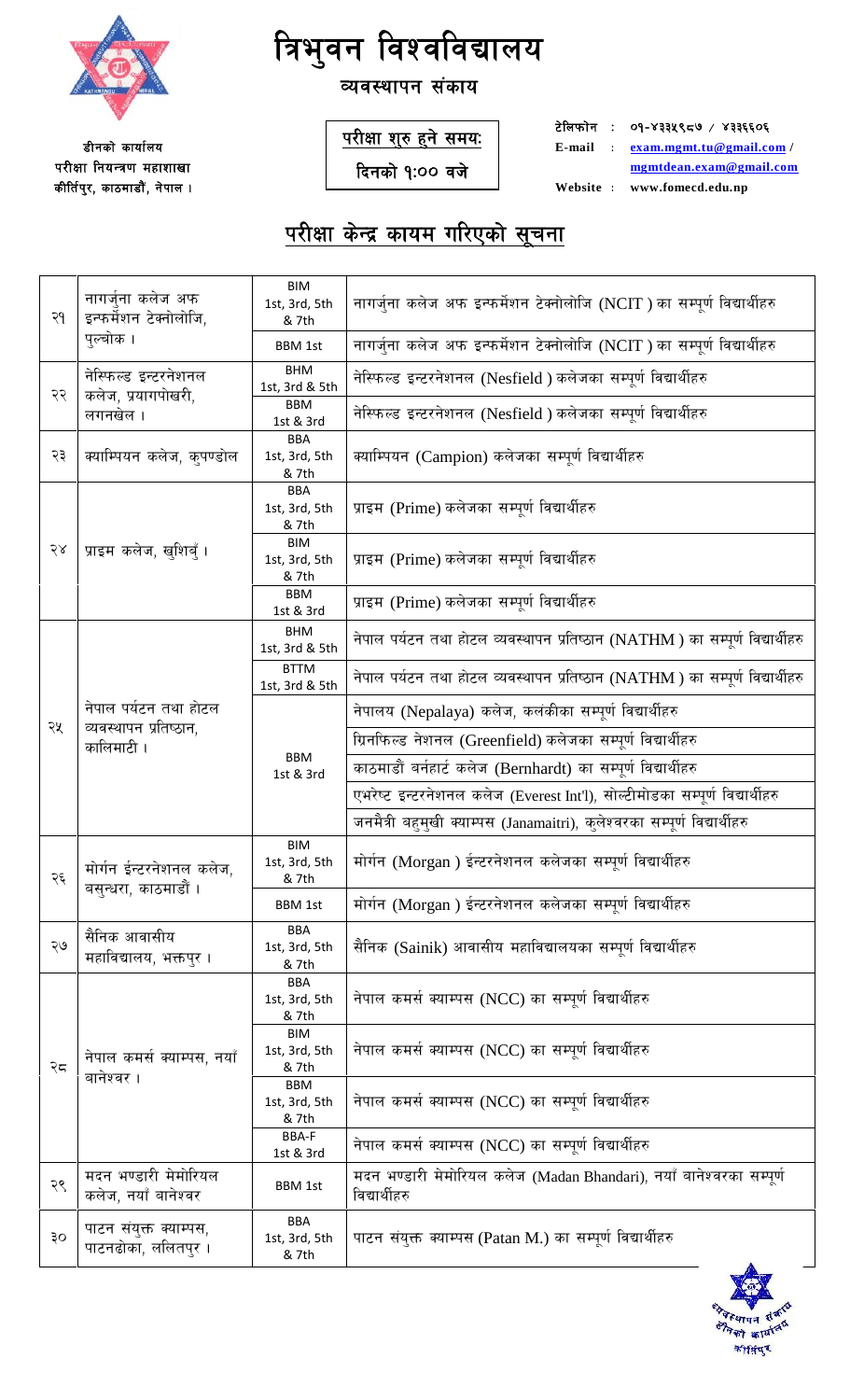

व्यवस्थापन संकाय

**डीनको कार्यालय** परीक्षा नियन्त्रण महाशाखा कीर्तिपुर, काठमाडौं, नेपाल । <u>परीक्षा शुरु हुने समयः</u>

**दिनको १:०० वजे** 

**टेलिफोन : ०१-४३३५९८७ / ४३३६६०६ E-mail M exam.mgmt.tu@gmail.com / mgmtdean.exam@gmail.com**

 $Website : www.fomecd.edu,np$ 

# <u>परीक्षा केन्द्र कायम गरिएको सूचना</u>

| ३१ | पब्लिक युथ क्याम्पस,<br>धोविचौर ।                  | <b>BBA</b><br>1st, 3rd, 5th<br>& 7th<br><b>BTTM</b> | पब्लिक यूथ क्याम्पस (PYC)का सम्पूर्ण विद्यार्थीहरु<br>पब्लिक यूथ क्याम्पस (PYC) का सम्पूर्ण विद्यार्थीहरु |
|----|----------------------------------------------------|-----------------------------------------------------|-----------------------------------------------------------------------------------------------------------|
|    |                                                    | 1st, 3rd & 5th<br><b>BBA</b>                        |                                                                                                           |
|    |                                                    | 1st, 3rd & 5th                                      | सरस्वती बहुमुखी क्याम्पस (SMC) का सम्पूर्ण विद्यार्थीहरु                                                  |
| ३२ | सरस्वती बहुमुखी क्याम्पस,                          | <b>BBM</b><br>1st, 3rd, 5th                         | सरस्वती बहुमुखी क्याम्पस (SMC) का सम्पूर्ण विद्यार्थीहरु                                                  |
|    | लैनचौर, काठमाडौं ।                                 | & 7th                                               | नेशनल कलेज (National), लैनचौरका सम्पूर्ण विद्यार्थीहरु                                                    |
|    |                                                    | <b>BHM 1st</b>                                      | सरस्वती बहुमुखी क्याम्पस (SMC) का सम्पूर्ण विद्यार्थीहरु                                                  |
|    |                                                    | <b>BBA</b>                                          |                                                                                                           |
|    |                                                    | 1st, 3rd, 5th<br>& 7th                              | शंकरदेव क्याम्पस (SDC) का सम्पूर्ण विद्यार्थीहरु                                                          |
|    | शंकरदेव क्याम्पस,<br>पुतलीसडक ।                    | <b>BIM</b>                                          |                                                                                                           |
| ३३ |                                                    | 1st, 3rd, 5th<br>& 7th                              | शंकरदेव क्याम्पस (SDC) का सम्पूर्ण विद्यार्थीहरु                                                          |
|    |                                                    | <b>BBM</b><br>1st, 3rd, 5th<br>& 7th                | शंकरदेव क्याम्पस (SDC) का सम्पूर्ण विद्यार्थीहरु                                                          |
|    |                                                    | BBA-F<br>1st & 3rd                                  | शंकरदेव क्याम्पस (SDC) का सम्पूर्ण विद्यार्थीहरु                                                          |
| 38 | नेपाल कलेज अफ टाभल<br>एण्ड ट्रीजम् ।               | <b>BHM</b><br>1st, 3rd & 5th                        | नेपाल कलेज अफ ट्राभल एण्ड टुरीजम् (NCTTM) का सम्पूर्ण विद्यार्थीहरु                                       |
|    |                                                    | <b>BTTM</b><br>1st, 3rd & 5th                       | नेपाल कलेज अफ ट्राभल एण्ड टुरीजम् (NCTTM) का सम्पूर्ण विद्यार्थीहरु                                       |
| ३५ | नेपाल माउन्टेन एकेडेमी,<br>चापागाउँ रोड, ललितपुर । | <b>BMS</b><br>1st, 3rd & 5th                        | नेपाल माउन्टेन एकेडेमी (NMA) का सम्पूर्ण विद्यार्थीहरु                                                    |
| ३६ | जन-प्रशासन क्याम्पस,<br>बल्ख् ।                    | <b>BPA</b><br>1st, 3rd, 5th                         | जन-प्रशासन क्याम्पस (PAC) का सम्पूर्ण विद्यार्थीहरु                                                       |
|    |                                                    | & 7th<br><b>BIM</b>                                 |                                                                                                           |
| २७ | निष्ट कलेज, बनेपा                                  | 1st & 3rd                                           | निष्ट (NIST) कलेज, बनेपाका सम्पूर्ण विद्यार्थीहरु                                                         |

## **काठमाडौं उपत्यका बाहिरको हकमा निर्धारित परीक्षा केन्द्रहरु**

| क.<br>सं. | परीक्षा केन्द्र                                  | कार्यक्रम $\overline{ }$<br>सत्र                   | क्याम्पसको नाम                                                                                                  |
|-----------|--------------------------------------------------|----------------------------------------------------|-----------------------------------------------------------------------------------------------------------------|
| ३८        | दमक बहुमुखी क्याम्पस,<br>फापा                    | <b>BBA</b><br>1st & 3rd<br><b>BIM</b><br>1st & 3rd | दमक बहुमुखी (Damak) क्याम्पसका सम्पूर्ण विद्यार्थीहरु<br>श्रीयन्त्र (Shreeyantra) कलेजका सम्पूर्ण विद्यार्थीहरु |
|           | महेन्द्र मोरगं आदर्श बहुमुखी<br>क्याम्पस MMAMC), | BBA<br>1st, 3rd, 5th<br>& 7th                      | महेन्द्र मोरगं आदर्श बहुमुखी क्याम्पस (MMAMC) का सम्पूर्ण विद्यार्थीहरु                                         |
|           | विराटनगर ।                                       | <b>BBM</b><br>1st & 3rd                            | महेन्द्र मोरगं आदर्श बहमुखी क्याम्पस (MMAMC) का सम्पूर्ण विद्यार्थीहरु                                          |
| ३९        |                                                  | <b>BPA</b><br>1st, 3rd, 5th<br>& 7th               | महेन्द्र मोरगं आदर्श बहमुखी क्याम्पस (MMAMC) का सम्पूर्ण विद्यार्थीहरु                                          |
|           |                                                  | <b>BIM</b>                                         | निहारिका (Nihareeka) कलेज का सम्पूर्ण विद्यार्थीहरु                                                             |
|           |                                                  | 1st & 3rd                                          | हिमालयन दर्शन (Himalayan Darshan) कलेजका सम्पूर्ण विद्यार्थीहरु                                                 |
|           | कीतिषुर                                          |                                                    | निहारिका (Nihareeka) कलेज का सम्पूर्ण विद्यार्थीहरु                                                             |
|           |                                                  | <b>BHM 1st</b>                                     | हिमालयन दर्शन (Himalayan Darshan) कलेजका सम्पूर्ण विद्यार्थीहरु                                                 |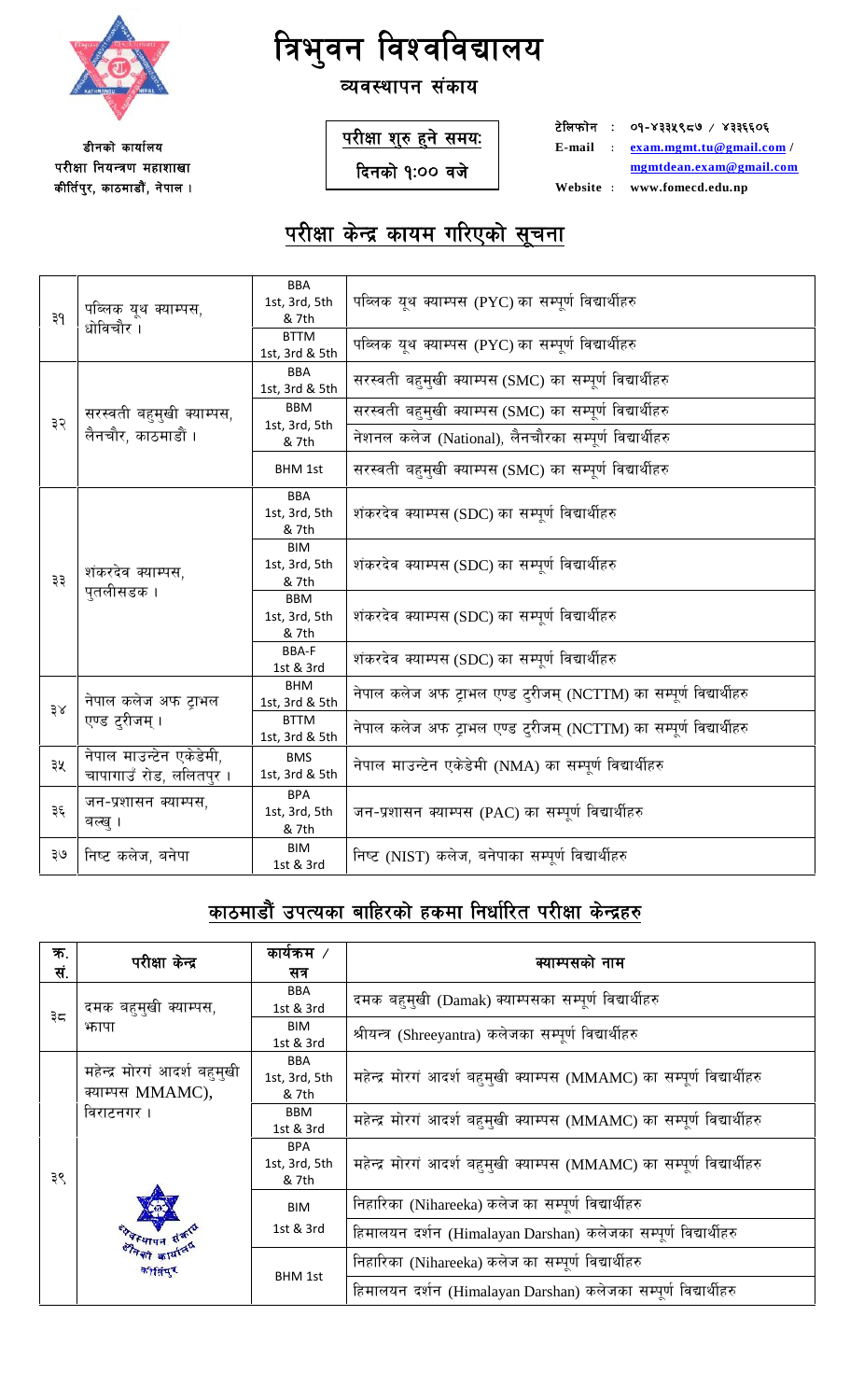

#### व्यवस्थापन संकाय

**डीनको कार्यालय** परीक्षा नियन्त्रण महाशाखा कीर्तिपुर, काठमाडौं, नेपाल । <u>परीक्षा शुरु हुने समयः</u>

**दिनको १:०० वजे** 

**टेलिफोन : ०१-४३३५९८७ / ४३३६६०६ E-mail M exam.mgmt.tu@gmail.com / mgmtdean.exam@gmail.com**  $Website : www.fomecd.edu,np$ 

| XO               | सुकुना बहुमुखी क्याम्पस,<br>सन्दरहरैंचा, मोरगं।                         | <b>BBA</b><br>1st & 3rd<br><b>BBA</b> | सुकुना बहुमुखी क्याम्पस (Sukuna) का सम्पूर्ण विद्यार्थीहरु                                |
|------------------|-------------------------------------------------------------------------|---------------------------------------|-------------------------------------------------------------------------------------------|
|                  |                                                                         | 1st, 3rd, 5th<br>& 7th                | महेन्द्र बहुमुखी क्याम्पस (MMC, Dharan) धरानका सम्पूर्ण विद्यार्थीहरु                     |
|                  | महेन्द्र बहुमुखी क्याम्पस,<br>धरान ।                                    | BBM<br>1st & 3rd                      | महेन्द्र बहुमुखी क्याम्पस (MMC, Dharan) धरानका सम्पूर्ण विद्यार्थीहरु                     |
| 84               |                                                                         | <b>BIM 1st</b>                        | सुनसरी टेक्निकल कलेज (Sunsari Technical) धरानका सम्पूर्ण विद्यार्थीहरु                    |
|                  |                                                                         | <b>BHM</b><br>1st & 3rd               | सुनसरी टेक्निकल कलेज (Sunsari Technical) धरानका सम्पूर्ण विद्यार्थीहरु                    |
|                  |                                                                         |                                       | यूनाईटेड नेशनल (United National) कलेज, धरान, सुनसरी                                       |
| 85               | ईटहरी नमूना कलेज, ईटहरी<br>सनसरी                                        | <b>BHM</b><br>1st & 3rd               | इंटहरी नमूना (Itahari Namuna) कलेज, ईटहरी सुनसरी                                          |
| 58               | मेची बहुमुखी क्याम्पस,<br>भगपा ।                                        | <b>BBA</b><br>1st, 3rd, 5th<br>& 7th  | मेची बहुमुखी क्याम्पस (MMC, Mechi) भापाका सम्पूर्ण विद्यार्थीहरु                          |
| $\lambda\lambda$ | ठाकुरराम बहुमुखी क्याम्पस,                                              | <b>BBA</b><br>1st & 3rd               | ठाकुरराम (Thakur Ram) बहुमुखी क्याम्पसका सम्पूर्ण विद्यार्थीहरु                           |
|                  | विरगंज ।                                                                | <b>BIM 1st</b>                        | विरगंज पब्लिक (Birgunj Public) कलेज, विरगंजका सम्पूर्ण विद्यार्थीहरु                      |
|                  |                                                                         | <b>BBA</b>                            | वीरेन्द्र (Birendra) बहुमुखी क्याम्पसका सम्पूर्ण विद्यार्थीहरु                            |
| ४४               | वीरेन्द्र बहुमुखी क्याम्पस,<br>भरतपुर, चितवन ।<br>(फोन नं. ०५६-५-२०२५३) | 1st, 3rd & 5th                        | सप्तगण्डकी (Saptagandaki) बहुमुखी क्याम्पसका सम्पूर्ण विद्यार्थीहरु                       |
|                  |                                                                         | <b>BIM 1st</b>                        | सप्तगण्डकी (Saptagandaki) बहुमुखी क्याम्पसका सम्पूर्ण विद्यार्थीहरु                       |
|                  |                                                                         | <b>BIM</b><br>1st & 3rd<br><b>BBM</b> | ईन्द्रेणी (Indreni) कलेजका सम्पूर्ण विद्यार्थीहरु                                         |
|                  |                                                                         | 1st, 3rd, 5th<br>& 7th                | शहीद स्मृति बहुमुखी क्याम्पस (SSMC) का सम्पूर्ण विद्यार्थीहरु                             |
| $\lambda \xi$    | शहीद स्मृति बहुमुखो<br>क्याम्पस, रत्ननगर, चितवन                         | BIM<br>1st & 3rd                      | ईन्टरनेशनल (International) कलेज, खैरहनीका सम्पूर्ण विद्यार्थीहरु                          |
|                  |                                                                         | <b>BHM</b><br>1st & 3rd               | ईन्टरनेशनल (International) कलेज, खैरहनीका सम्पूर्ण विद्यार्थीहरु                          |
|                  |                                                                         | <b>BBA</b><br>1st & 3rd               | बालकुमारी (Balkumari) कलेजका सम्पूर्ण विद्यार्थीहरु                                       |
|                  |                                                                         | <b>BHM</b><br>1st, 3rd & 5th          | बालकुमारी (Balkumari) कलेजका सम्पूर्ण विद्यार्थीहरु                                       |
| $80^{\circ}$     | बालकुमारी कलेज,                                                         | <b>BIM</b>                            | बालकुमारी (Balkumari) कलेजका सम्पूर्ण विद्यार्थीहरु                                       |
|                  | नारायणगढ, चितवन ।                                                       | 1st & 3rd                             | लुम्बिनी आई.सी.टी. (Lumbini ICT) क्याम्पस, गैंडाकोट, नवलपरासीका सम्पूर्ण<br>विद्यार्थीहरु |
|                  |                                                                         | <b>BHM</b><br>1st & 3rd               | लुम्बिनी आई.सी.टी. (Lumbini ICT) क्याम्पस, गैंडाकोट, नवलपरासीका सम्पूर्ण<br>विद्यार्थीहरु |
| ४८               |                                                                         | <b>BBA</b><br>1st & 3rd               | मकवानपुर बहुमुखी (Makwanpur) क्याम्पसका सम्पूर्ण विद्यार्थीहरु                            |
|                  | मकवानपुर बहुमुखी<br>क्याम्पस, हेटौंडा                                   | <b>BBM</b><br>1st, 3rd, 5th<br>& 7th  | मकवानपुर बहुमुखी (Makwanpur) क्याम्पसका सम्पूर्ण विद्यार्थीहरु                            |
|                  |                                                                         | <b>BIM</b><br>1st, 3rd, 5th<br>& 7th  | हेटौडा स्कूल अफ म्यानेज्मेण्ट एण्ड सोसियल साइन्सेस (HSM) कलेजका सम्पूर्ण<br>विद्यार्थीहरु |

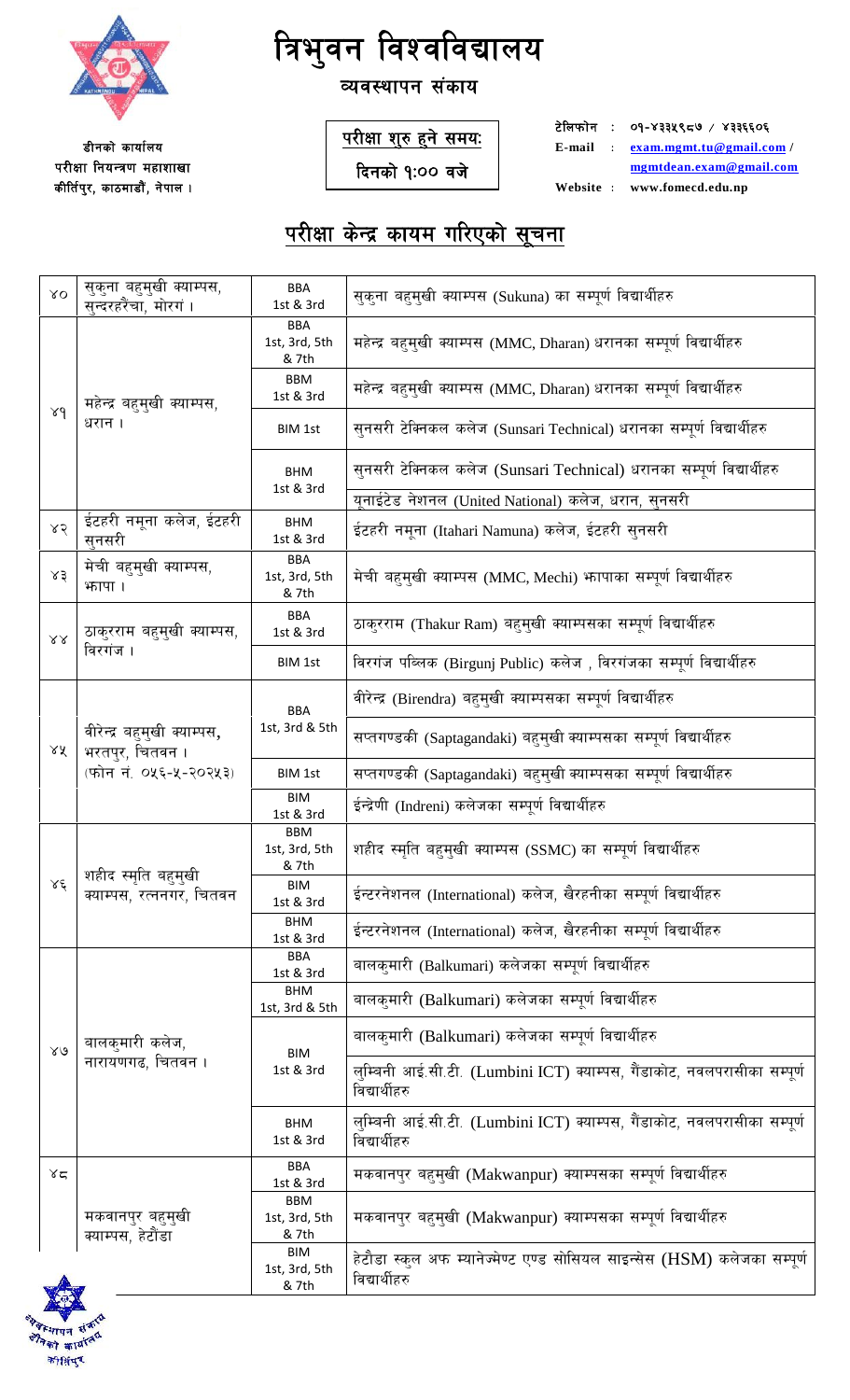

### व्यवस्थापन संकाय

**डीनको कार्यालय** परीक्षा नियन्त्रण महाशाखा कीर्तिपुर, काठमाडौं, नेपाल । <u>परीक्षा शुरु हुने समयः</u>

**दिनको १:०० वजे** 

**टेलिफोन : ०१-४३३५९८७ / ४३३६६०६ E-mail M exam.mgmt.tu@gmail.com / mgmtdean.exam@gmail.com**  $Website : www.fomecd.edu,np$ 

| 88 | आदीकवि भानुभक्त क्याम्पस,<br>दमौली, तनहँ            | <b>BBA</b><br>1st & 3rd              | आदीकवि भानुभक्त (Aadikavi Bhanubhakta) क्याम्पस, दमौलीका सम्पूर्ण<br>विद्यार्थीहरु  |
|----|-----------------------------------------------------|--------------------------------------|-------------------------------------------------------------------------------------|
| ųο | धवलागिरी बहुमुखी क्याम्पस,<br>बागलंग ।              | <b>BBA</b><br>1st & 3rd              | धवलागिरी बहुमुखी (Dhawalagiri) क्याम्पसका सम्पूर्ण विद्यार्थीहरु                    |
|    |                                                     | <b>BBA</b><br>1st, 3rd, 5th<br>& 7th | जनप्रिय क्याम्पस (JMC) का सम्पूर्ण विद्यार्थीहरु                                    |
|    |                                                     |                                      | जनप्रिय क्याम्पस (JMC) का सम्पूर्ण विद्यार्थीहरु                                    |
| ५१ | जनप्रिय बहुमुखी क्याम्पस,<br>सिमलचौर, पोखरा ।       | <b>BIM</b><br>1st & 3rd              | गुप्तेश्वर महादेव बहुमुखी क्याम्पस (Gupteswor Mahadev) का सम्पूर्ण<br>विद्यार्थीहरु |
|    |                                                     | <b>BHM</b><br>1st & 3rd              | गुप्तेश्वर महादेव बहुमुखी क्याम्पस (Gupteswor Mahadev) का सम्पूर्ण<br>विद्यार्थीहरु |
|    |                                                     | <b>BBA</b><br>1st, 3rd, 5th<br>& 7th | पृथ्वीनारायण बहुमुखी क्याम्पस (PNC) का सम्पूर्ण विद्यार्थीहरु                       |
| ५२ | पृथ्वीनारायण बहुमुखी<br>क्याम्पस, पोखरा ।           | <b>BPA</b><br>1st, 3rd & 5th         | पृथ्वीनारायण बहुमुखी क्याम्पस (PNC) का सम्पूर्ण विद्यार्थीहरु                       |
|    |                                                     | <b>BIM</b><br>1st & 3rd              | कन्या क्याम्पस (Kanya Campus) का सम्पूर्ण विद्यार्थीहरु                             |
| ५३ | मध्यविन्दु बहुमुखी क्याम्पस,<br>कावासोती            | <b>BBA</b><br>1st & 3rd              | मध्यविन्दु बहुमुखी (Madhyabindu) क्याम्पसका सम्पूर्ण विद्यार्थीहरु                  |
|    | भैरहवा बहुमुखी क्याम्पस,<br>सिद्धार्थनगर, रुपन्देही | <b>BBA</b><br>1st, 3rd & 5th         | भैरहवा (Bhairahawa) बहुमुखी क्याम्पस, सिद्धार्थनगरका सम्पूर्ण विद्यार्थीहरु         |
| ४४ |                                                     | <b>BBM</b><br>1st, 3rd, 5th<br>& 7th | भैरहवा (Bhairahawa) बहुमुखी क्याम्पस, सिद्धार्थनगरका सम्पूर्ण विद्यार्थीहरु         |
| ५५ | महाकवि देवकोटा क्याम्पस,<br>सनवाल, नवलपरासी         | <b>BBA</b><br>1st & 3rd              | महाकवि देवकोटा (Mahakavi Devkota) क्याम्पसका सम्पूर्ण विद्यार्थीहरु                 |
| ५६ | लम्बीनी वाणिज्य क्याम्पस.<br>ब्टवल                  | <b>BBM</b><br>1st, 3rd, 5th<br>& 7th | लुम्बीनी वाणिज्य (LBC) क्याम्पसका सम्पूर्ण विद्यार्थीहरु                            |
|    |                                                     | <b>BBA 1st</b>                       | बुटवल (Butwal) बहुमुखी क्याम्पस, बुटवलका सम्पूर्ण विद्यार्थीहरु                     |
| ५७ | बुटवल बहुमुखी क्याम्पस,<br>ब्टवल                    | <b>BHM</b><br>1st & 3rd              | अक्सफोर्ड (Oxford) कलेजका सम्पूर्ण विद्यार्थीहरु                                    |
|    |                                                     | <b>BIM</b>                           | अक्सफोर्ड (Oxford) कलेजका सम्पूर्ण विद्यार्थीहरु                                    |
|    |                                                     | 1st & 3rd                            | तिनाउ टेक्निकल (Tinau Technical) कलेजका सम्पूर्ण विद्यार्थीहरु                      |
| ५८ | महेन्द्र बहुमुखी क्याम्पस,                          | <b>BBA</b><br>1st & 3rd              | महेन्द्र बहुमुखी (MMC, Dang) क्याम्पसका सम्पूर्ण विद्यार्थीहरु                      |
|    | दाङ्ग                                               | <b>BIM 1st</b>                       | अम्बिकेश्वरी क्याम्पस (Ambikeshwari), घोराही-१५, दाङ्गका सम्पूर्ण विद्यार्थीहरु     |
| ५९ | महेन्द्र बहुमुखी क्याम्पस,<br>नेपालगंज ।            | <b>BBA</b><br>1st, 3rd, 5th<br>& 7th | महेन्द्र बहुमुखी क्याम्पस (MMC, Nepalgunj) नेपालगंजका सम्पूर्ण विद्यार्थीहरु        |
|    |                                                     | <b>BPA</b><br>1st, 3rd &<br>5th      | महेन्द्र बहुमुखी क्याम्पस (MMC, Nepalgunj) नेपालगंजका सम्पूर्ण विद्यार्थीहरु        |
|    |                                                     | <b>BIM</b><br>1st & 3rd              | ब्राइटल्याण्ड (Brightland) कलेजका सम्पूर्ण विद्यार्थीहरु                            |
|    |                                                     | <b>BHM</b><br>1st & 3rd              | ब्राइटल्याण्ड (Brightland) कलेजका सम्पूर्ण विद्यार्थीहरु                            |